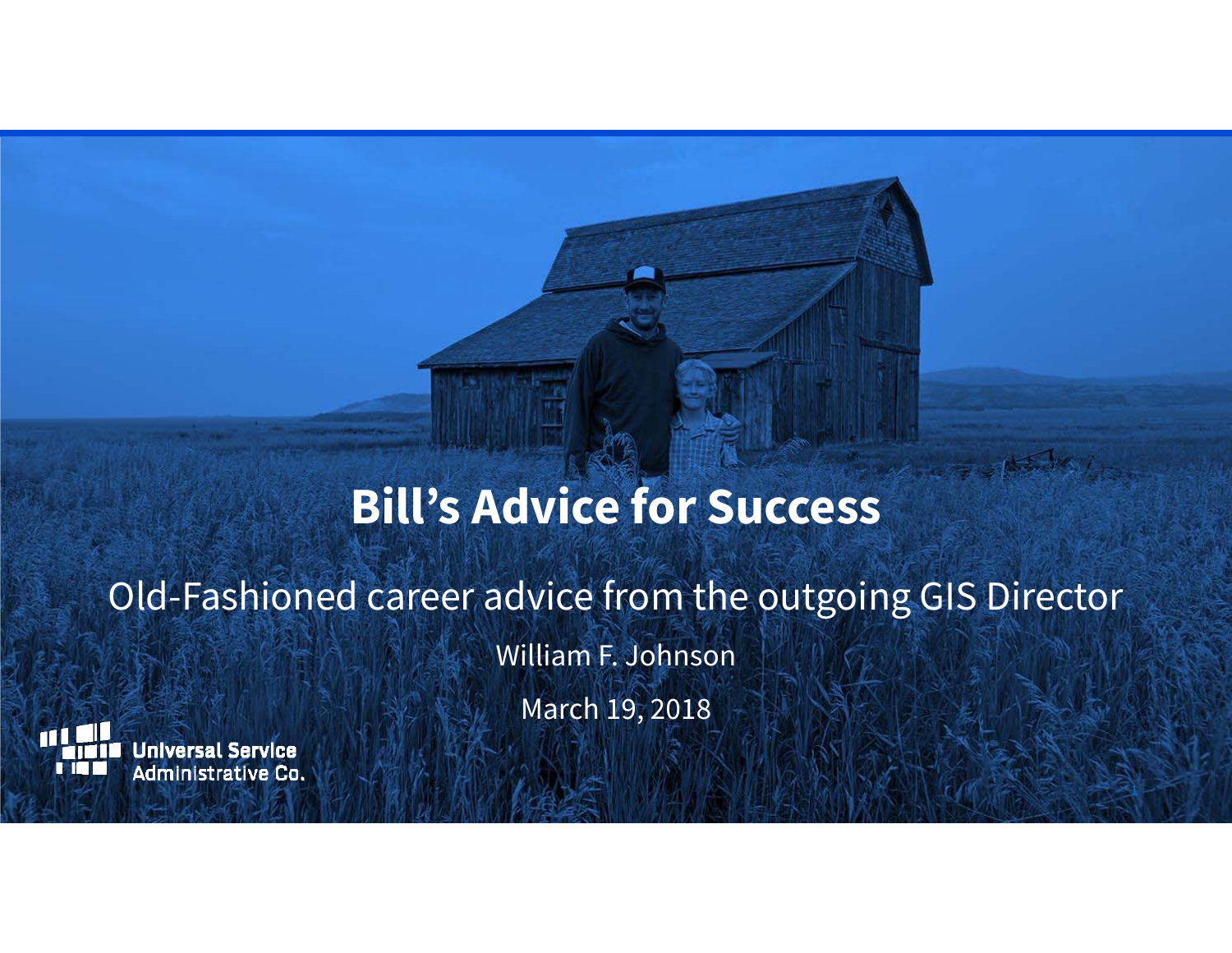# "Good judgement is the result of experience and experience the result of bad judgement."

Mark Twain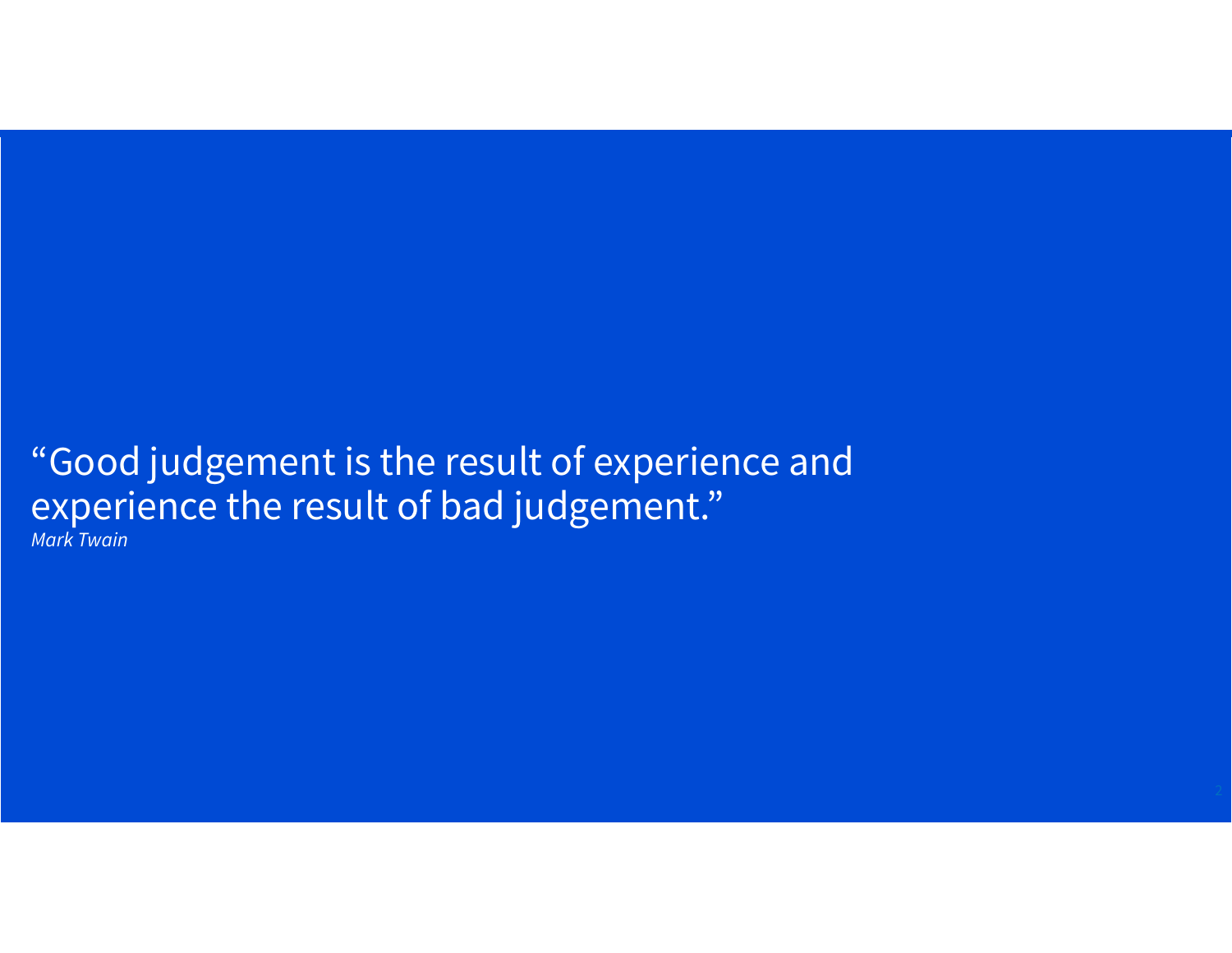Experience taught me what follows.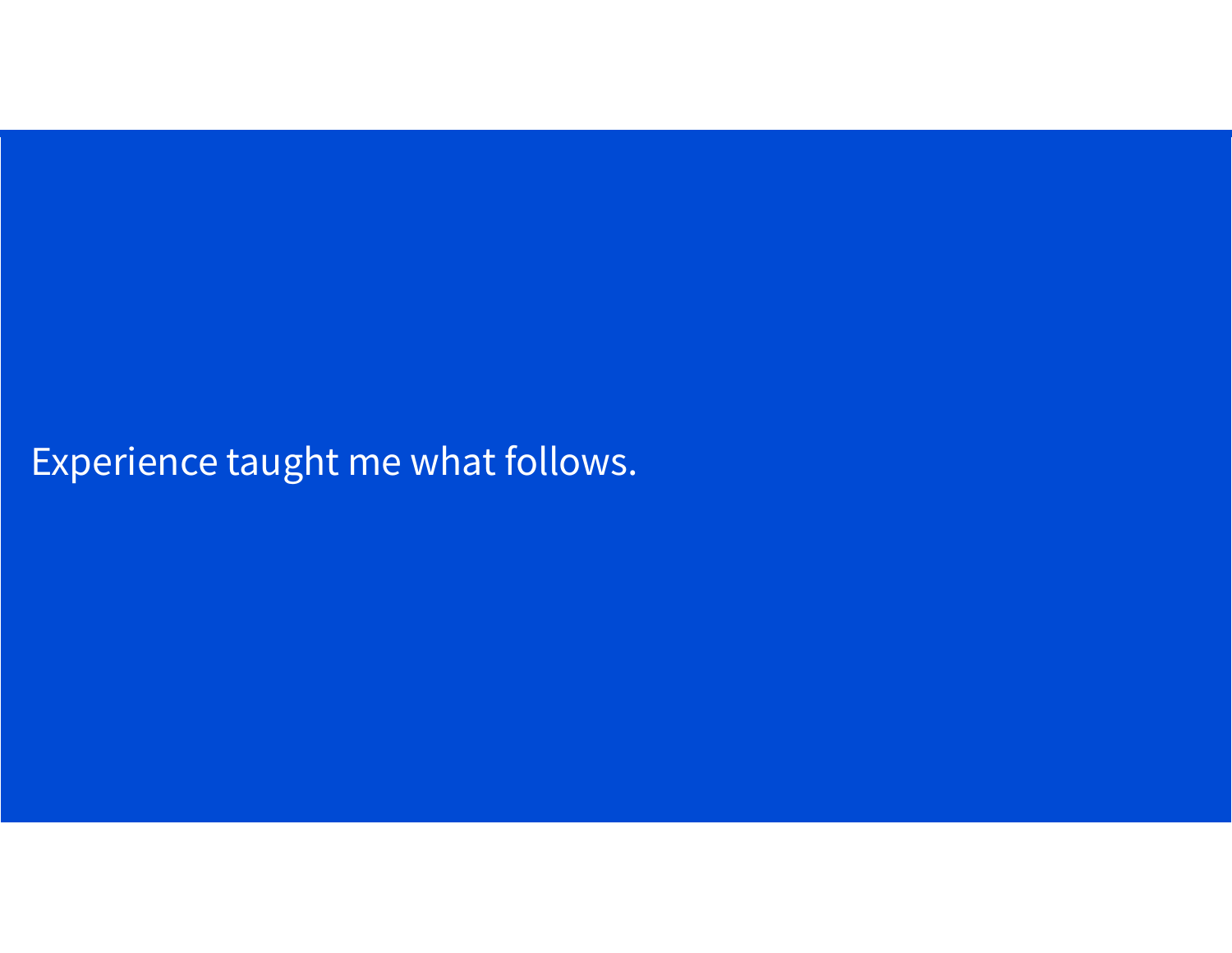## **It's all about the Network!**

- It is not now, and never will be, a solo journey.
- Build great relationships.
- $\bullet$ Join and actively participate in Professional Organizations. You'll find it enriching.
- $\bullet$  Don't be constantly seeking favors, but rather cultivating long-term professional relationships so that you have "credit at the bank" for the times you really need it.
- Always share advice, experience, know-how, tips, comments, etc. with others.
- Ask for contact info, keep your contacts up-to-date.
- If you use social media for your contacts, establish some base rules:
	- I use LinkedIn, but I do not accept invitations from anyone I have not met or spoken with (no "blind dates" for me).
	- Share ratings, if you want others to endorse you.
- Stay in touch with your network, whenever you think of them:
	- It's always nice to get a friendly message "out of the blue".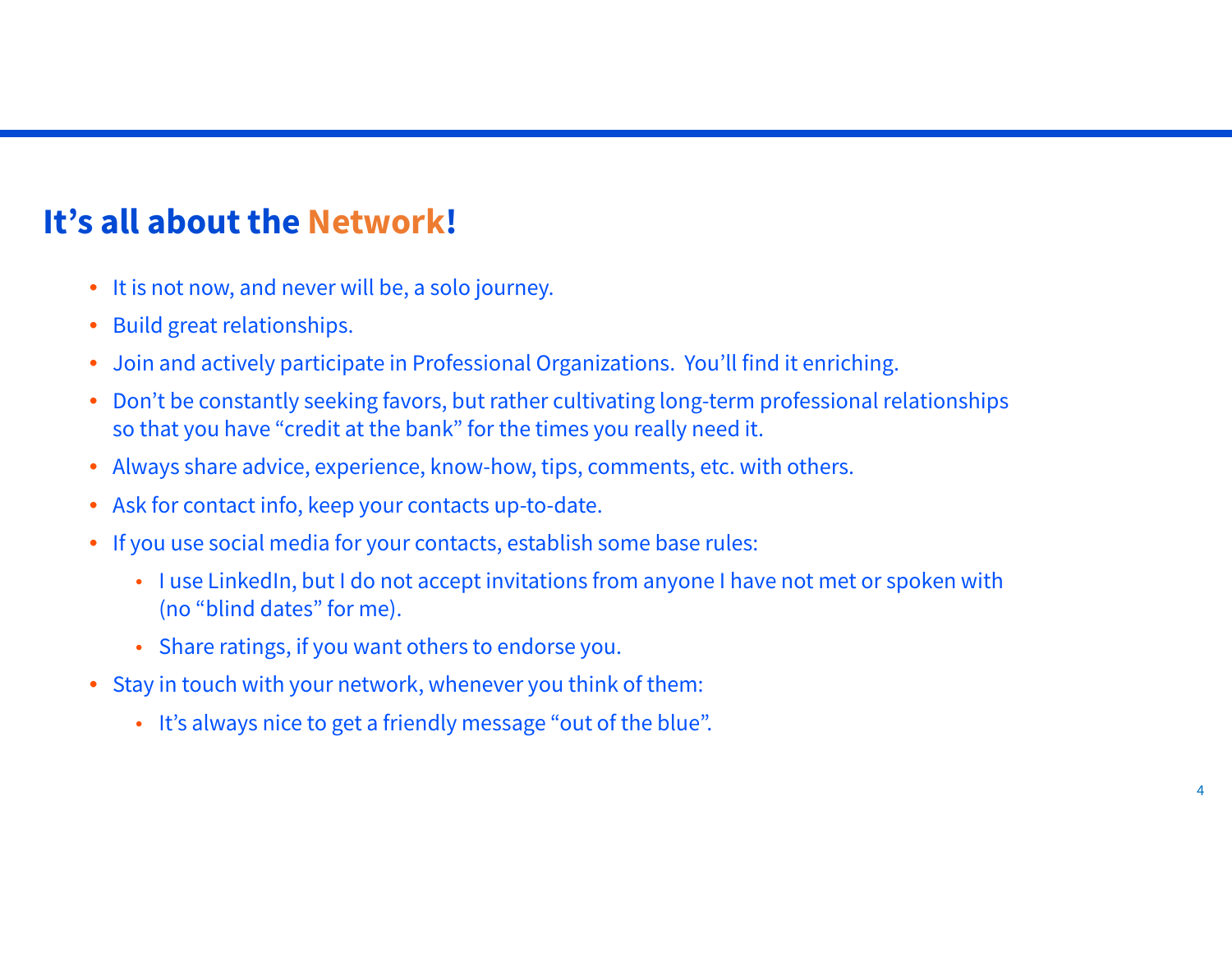#### **Comms, Comms, Comms**

- Even the very best idea will die if you cannot communicate it effectively to others.
- Default to Communicating. In writing (or follow up a verbal comm in writing), to the maximum extent, so that it is reusable/shareable and can be saved for later reference.
- $\bullet$ Stay "on message". Otherwise, it's not comms, it's gossip.
- **Learn to present well**:
	- Join a chapter of Toastmasters.
	- They key to great delivery is practice. Always rehearse your presentations!
	- Do a live dress rehearsal with colleagues.
- **Learn to write well**:
	- Always write in complete sentences with proper grammar, spelling, and punctuation, even in email.
	- If you want to write well, be an active reader. Books are way better than TV!
- Set a great example on communications it's infectious!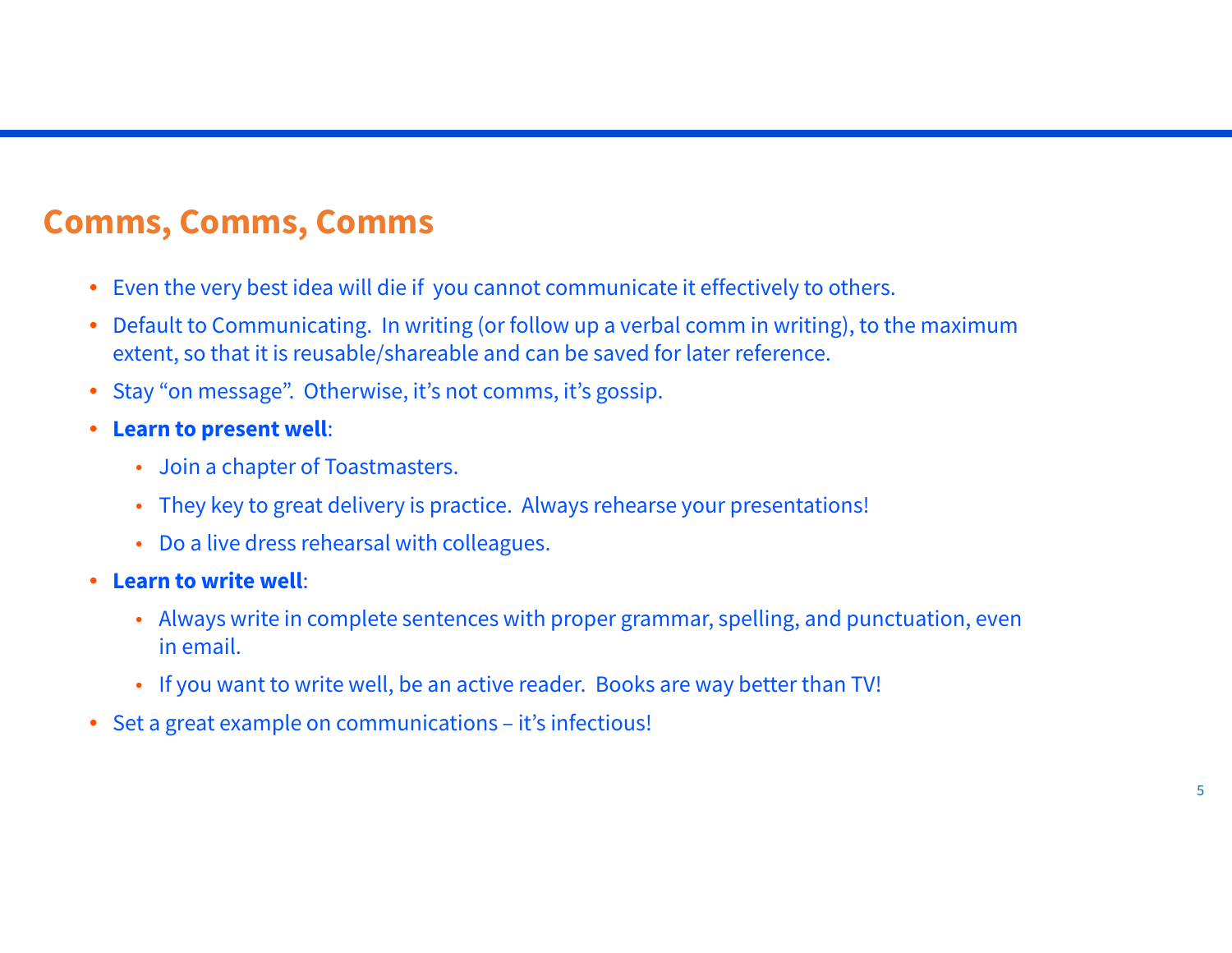#### **Boil it down to the Key Points**

- A lot of our work is quite complex and detailed. However, you often have to explain things to leadership or others who do not want the details. Rather, they want to know what it means.
- A skill you need to master is to tease out the key points that summarize the details without using the details.
- •This is hard to do.
- $\bullet$ Practice on others outside of work. How do you explain what you do to your grandmother?
- A good reference point is the "elevator speech", where you step into the elevator and find yourself alone with the CEO, who asks about your work. You have only 15 seconds until you reach your floor. What do you say?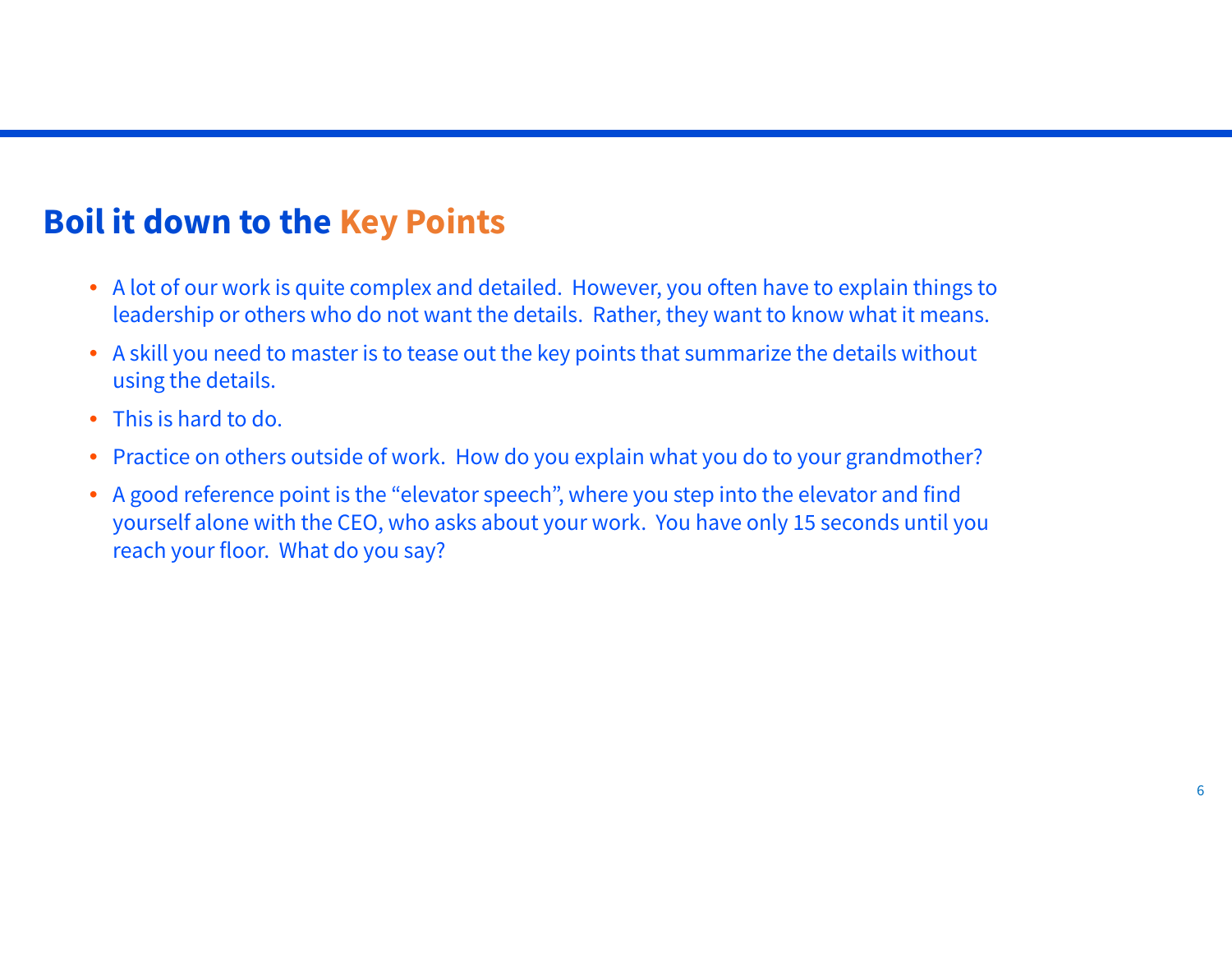### **Make it Real (convey meaning) with Storytelling**

- A small number of people can absorb meaning directly from data.
- A few more can extract meaning from charts/graphs/maps/visualizations (if they take the time).
- **Everyone can learn from a story**. We're highly evolved to absorb storytelling, which was the primary means of human communication for thousands of years. **Stories draw us in**.
- Use stories in your communications verbally, in writing, and **especially in presentations**.
- $\bullet$ Great stories personalize the situation and allow use of empathy to win over your audience.
- There are a number of useful storyline arcs:
	- We meet our hero (you?). Life is good.  $\rightarrow$  Adversity strikes.  $\rightarrow$  Hero digs deep and finds a way to deal with the adversity.  $\rightarrow$  Adversity is overcome and our hero finds a bright new future! Many Hollywood movies follow this arc, because it works. MLK's "I have a Dream" uses it. So does the Gettysburg address.
	- •Detail/personalized problem.  $\rightarrow$  Extrapolate to broad understanding of how widespread the problem is.  $\rightarrow$  Show how your proposed solution fixes the problem for the person in your opening section.  $\rightarrow$  Extrapolate to how that solution can be scaled up to solve the broader problem. Note how similar this is to the first arc.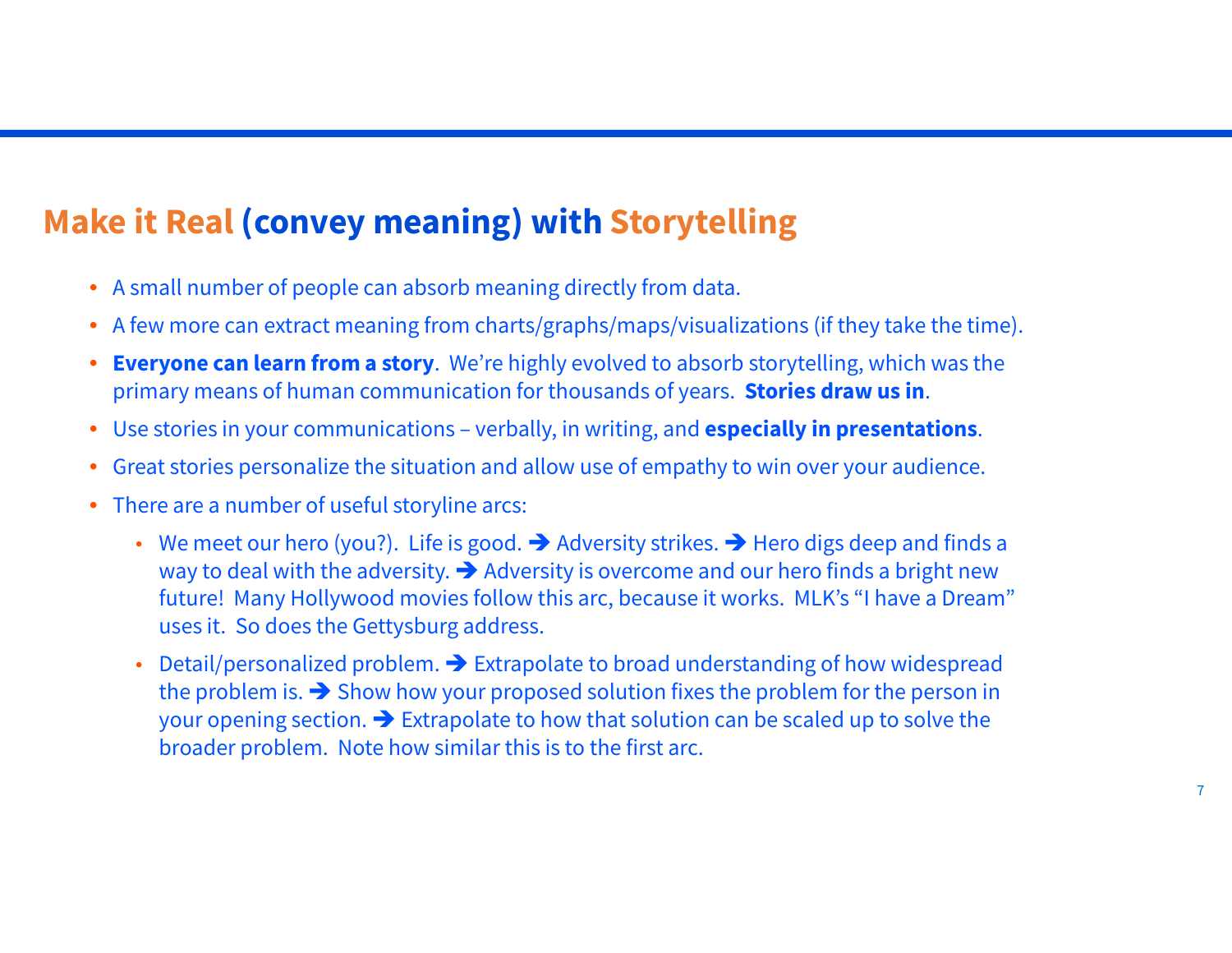#### **Relentlessly maintain Contextual Awareness**

- USAC is a quasi-governmental organization, so the political situation is always relevant.
	- • **Stay abreast of news** related to fed agencies, telecom, broadband, technology, Congress, White House, health care, and other policy areas related to the USAC mission.
- •**Know what the FCC is doing** (priorities, policy directions, goals).
- Stay abreast of happenings in your field:
	- Subscribe to relevant news feeds.
	- Follow "thought leaders".
- •Share information with others.
- $\bullet$ Think about how something new might represent an opportunity to try out something here.
- •Know what's going on with the **USAC Leadership Team** and **Board of Directors**.
- $\bullet$  Think about and understand how your work fits the broader picture:
	- Does it support a USAC Leadership priority?
	- Does is support an FCC policy goal?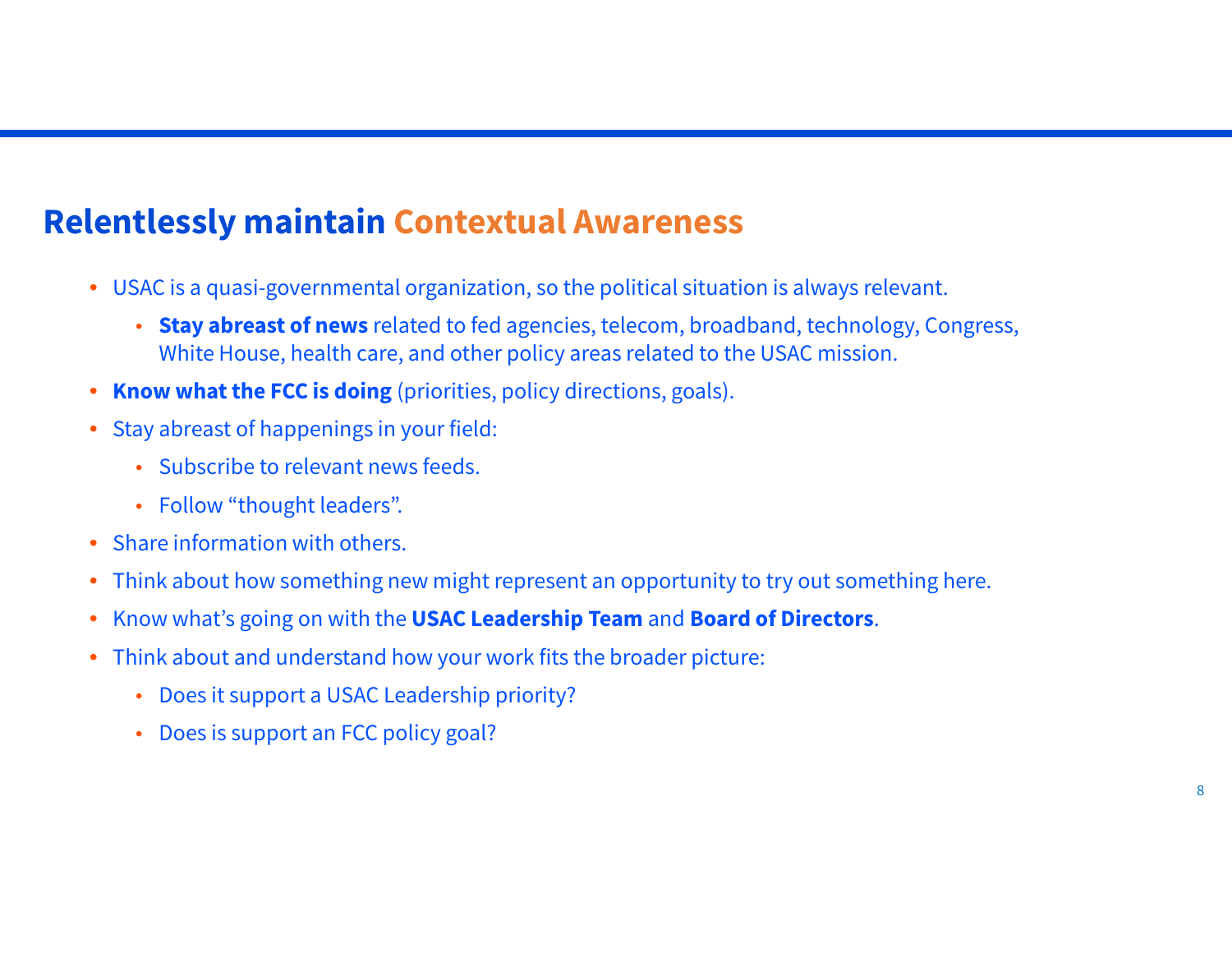#### **Make the Boss Look Good**

- It's not about you. Really.
- When you set the boss up to be successful, he/she will remember and appreciate it.
- The benefit from the boss being successful is greater than the benefit from you being successful.
- I repeat: The benefit from the boss being successful is greater than the benefit from you being successful.
- This can create a "win-win" or a Virtuous Circle.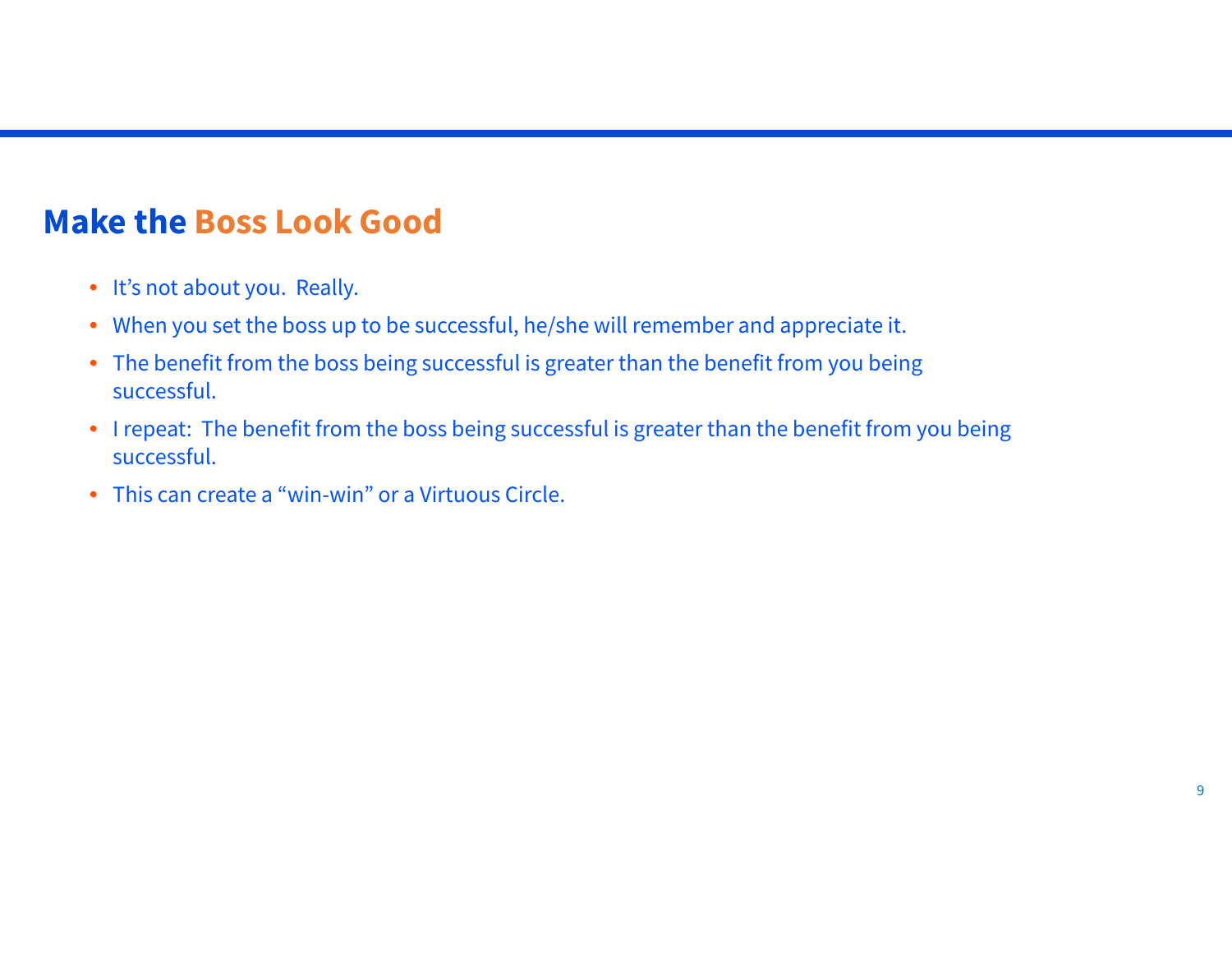## **Time is Important, so manage it well**

- The most productive people manage their time well.
- Time is the great equalizer. We all have **exactly the same amount!**
	- Smile to yourself whenever you hear anyone complain that they don't have enough time. What they most surely have is either a time management problem or a prioritization issue.
- Set time limits on tasks, then move on.
	- When you come back later, you'll invariably have a slightly different (and therefore useful) perspective.
- •Show up **on time** for meetings and appointments.
- $\bullet$ End meetings **before** the time has run out.
- $\bullet$  If you want something done, seek out the busiest person. Those are the people who have mastered time management. Work with them. Watch them. Listen to them. Learn from them. Thank them.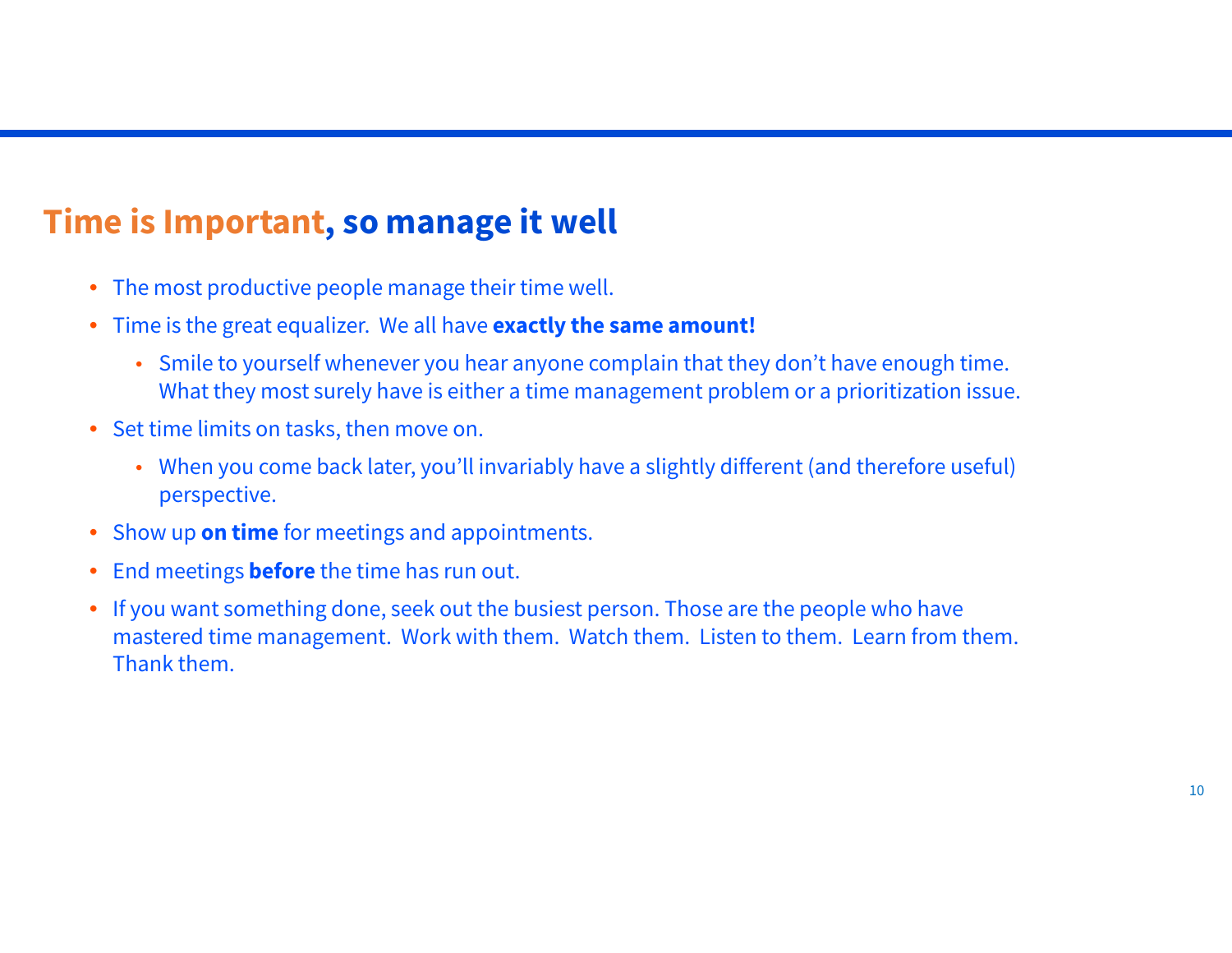#### **Don't sweat the Small/Stupid Stuff**

- And **a lot of it** is small/stupid stuff.
- Have 1, 2 or 3 (not more!) Big Goals on your horizon. **Know thy goals!**
- Keep the Big Goal(s) in mind and ask yourself if the current task is contributing to it.
- $\bullet$  Don't ignore small tasks, but if they aren't important, dispense with them quickly and get back to the Big Stuff.
- You may be able to delegate or refer tasks that do not align with your Big Goals. Or have a conversation with your manager to re-assess or reconsider their importance.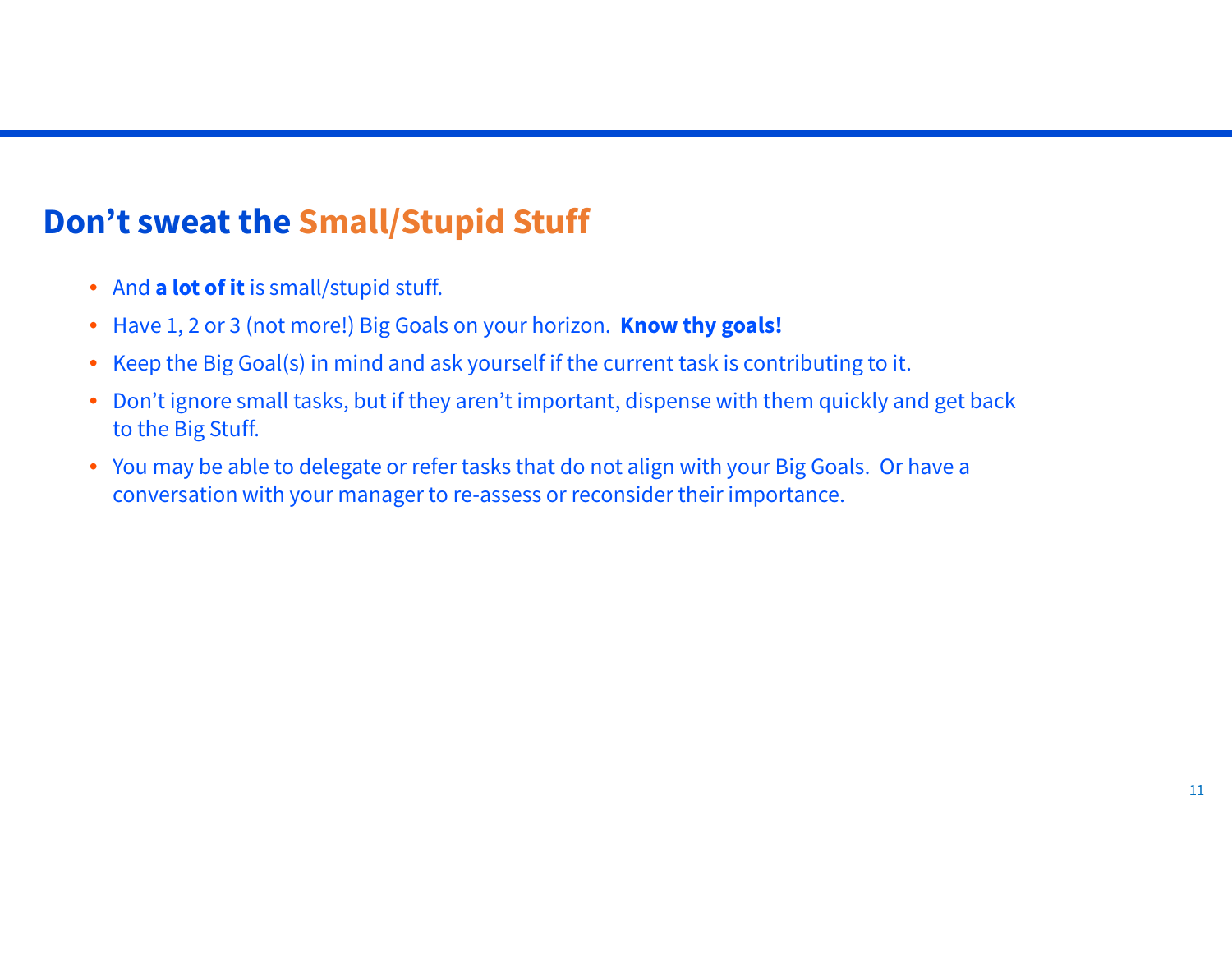## **Good Habits (old school) never go out of style**

- Professionalism cultivate a complete set of professional behaviors.
- Punctuality respect other people's time; they'll notice and appreciate it.
- •Manners – politeness, defer to others, respect, show/convey appreciation, be genuine.
- • Establish good personal protocols: email organization and response turnaround, hold meetings at the other person's location, avoid use of smartphone during meetings, taking/sharing notes, etc.
- Follow up promptly.
- •Humility and modesty are good. Self-deprecating humor often helps.
- $\bullet$  Try to stay one step ahead – anticipate what will be needed next and provide it before anyone asks for it.
- Personal touch learn names, show interest in others, remember a few key details.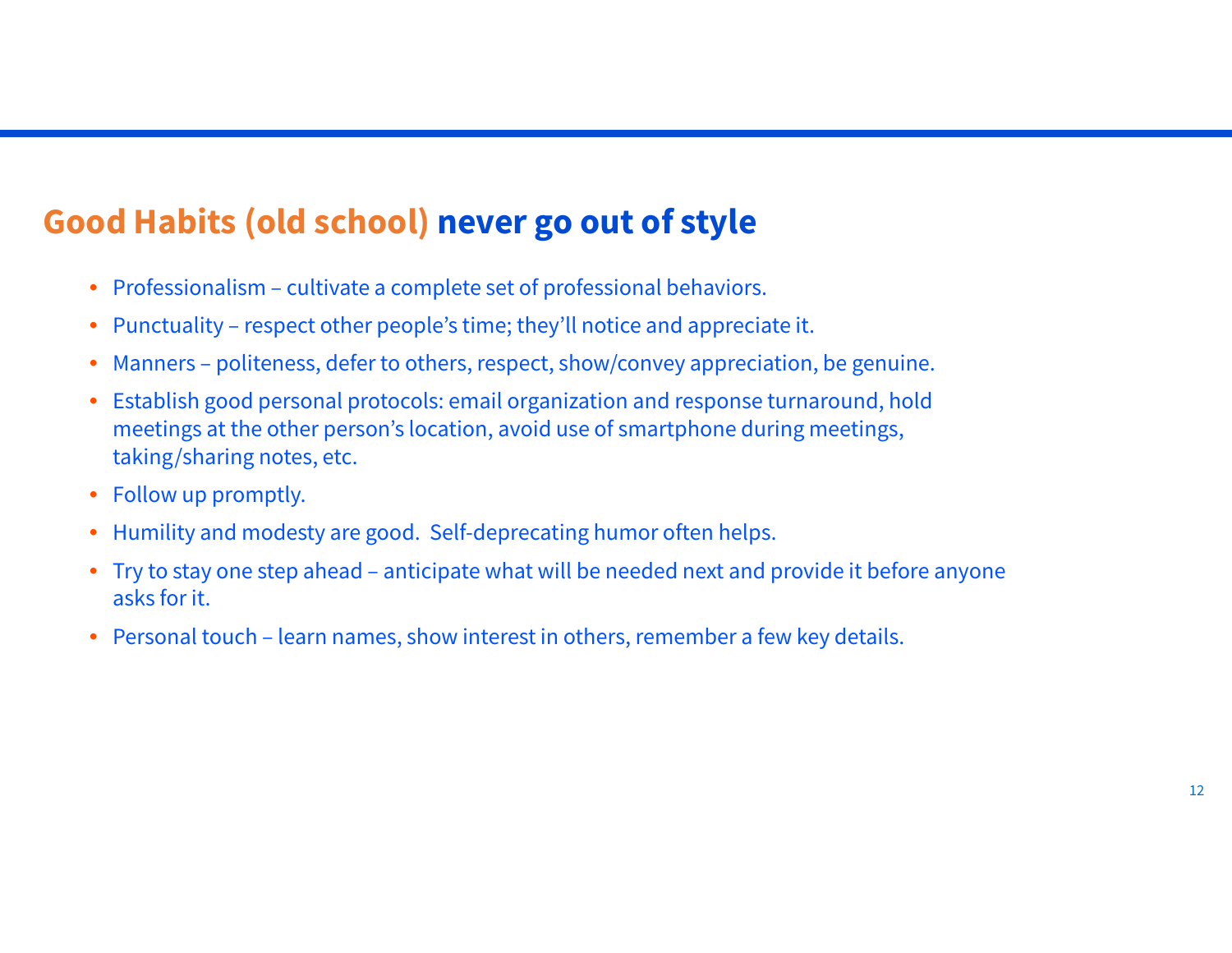# **Blocking & Tackling**

- You must know the **fundamentals** of your job.
- Most of your work will be less glorious, but built on those fundamentals.
- It's the "tortoise and hare" story. We know who wins.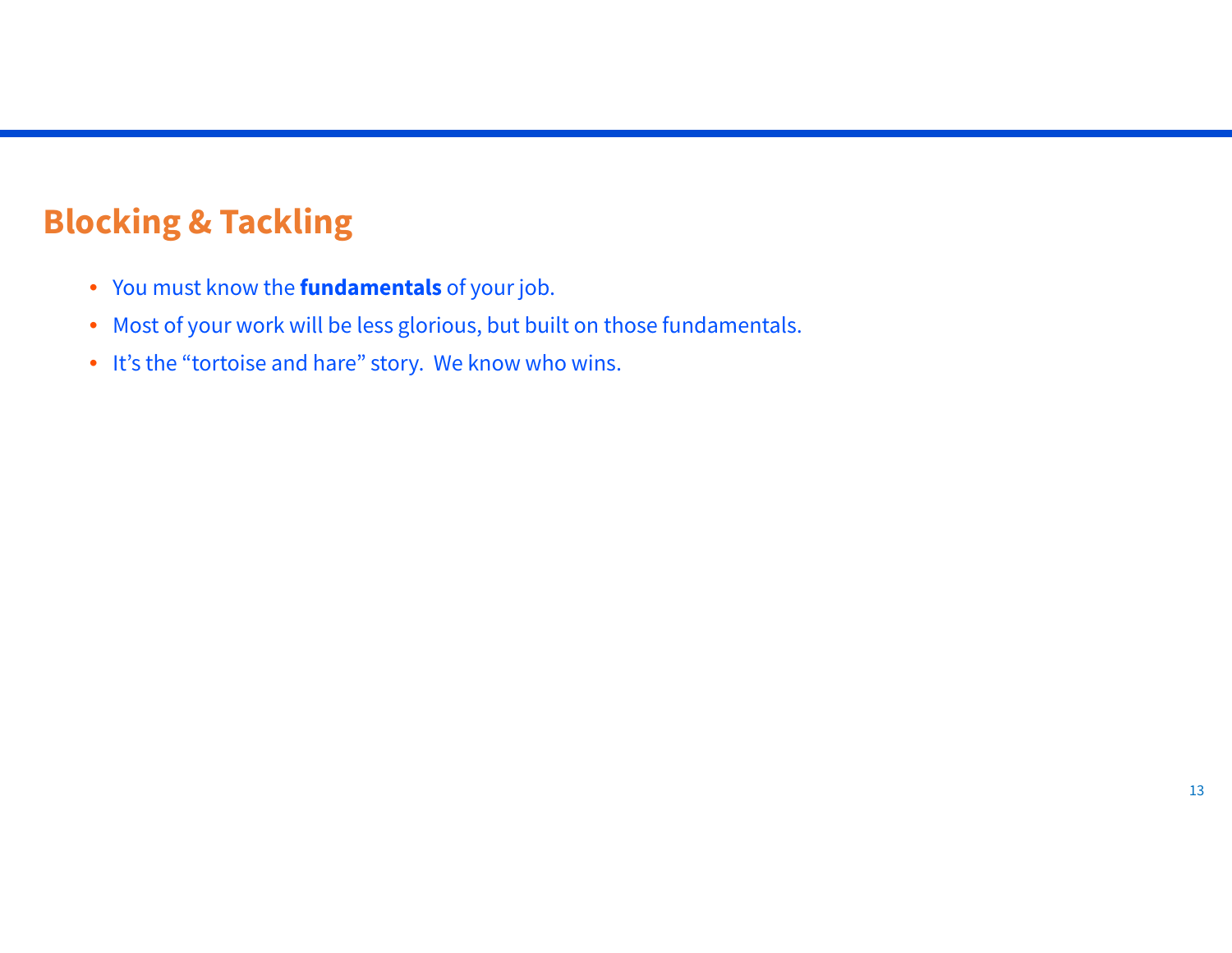# **Define the Role for yourself**

- Nobody knows your job as well as you do.
- The job description may have been something generic or provided by HR. Or it may be dated and no longer accurately reflects what you do.
- Take ownership and **make it the job you believe it needs to be** (within the boundaries).
- Only when you own it can you fully inhabit it.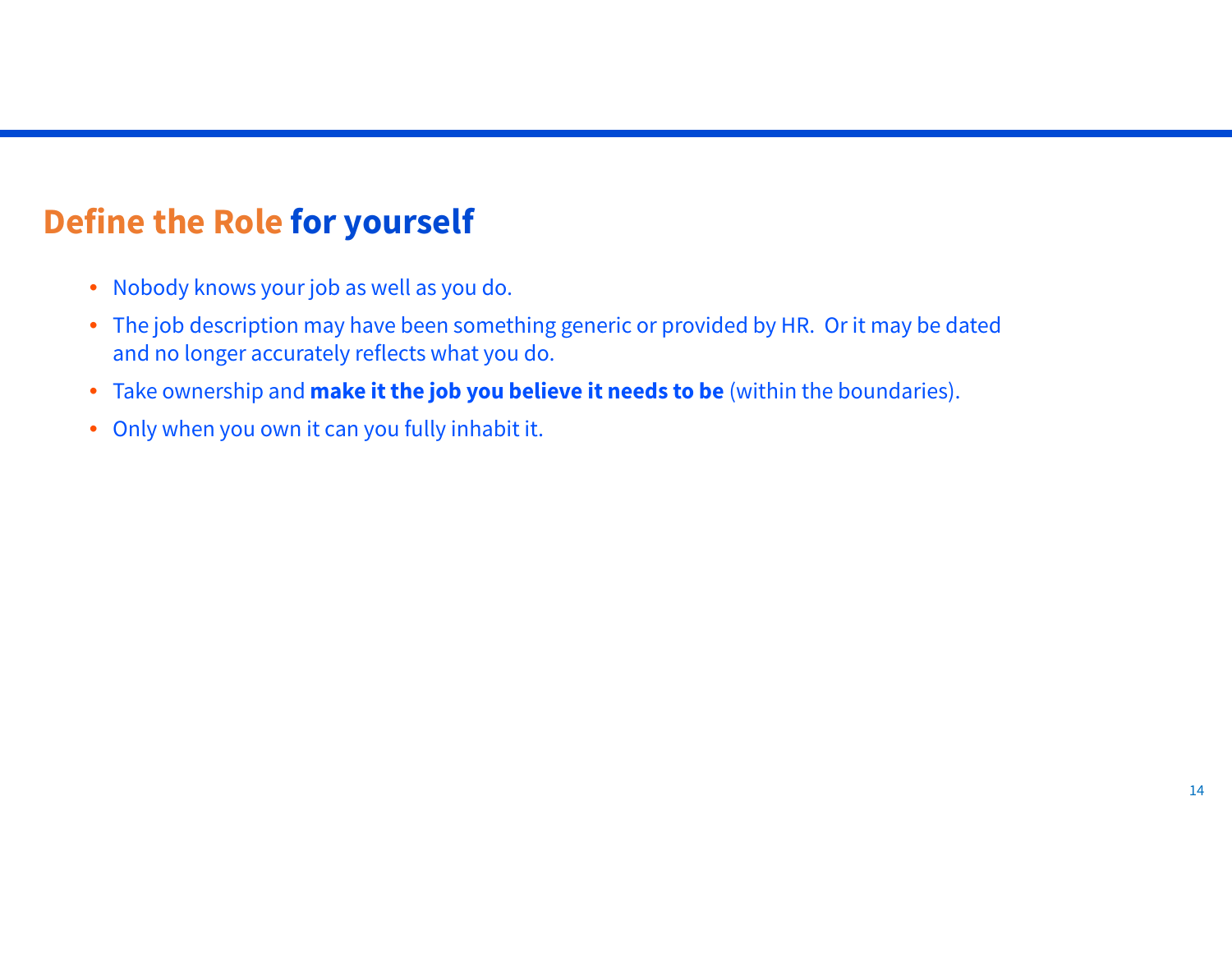#### **Show the Way**

- Nothing you do on your own can scale up.
- It's very rewarding to teach others.
- The maturity path requires that we move from **few with key skills** to **many with those skills**.
- The magic formula seems to involve a combination of a **core team** that can do the **most sophisticated work**, but can also teach others by **showing the way**.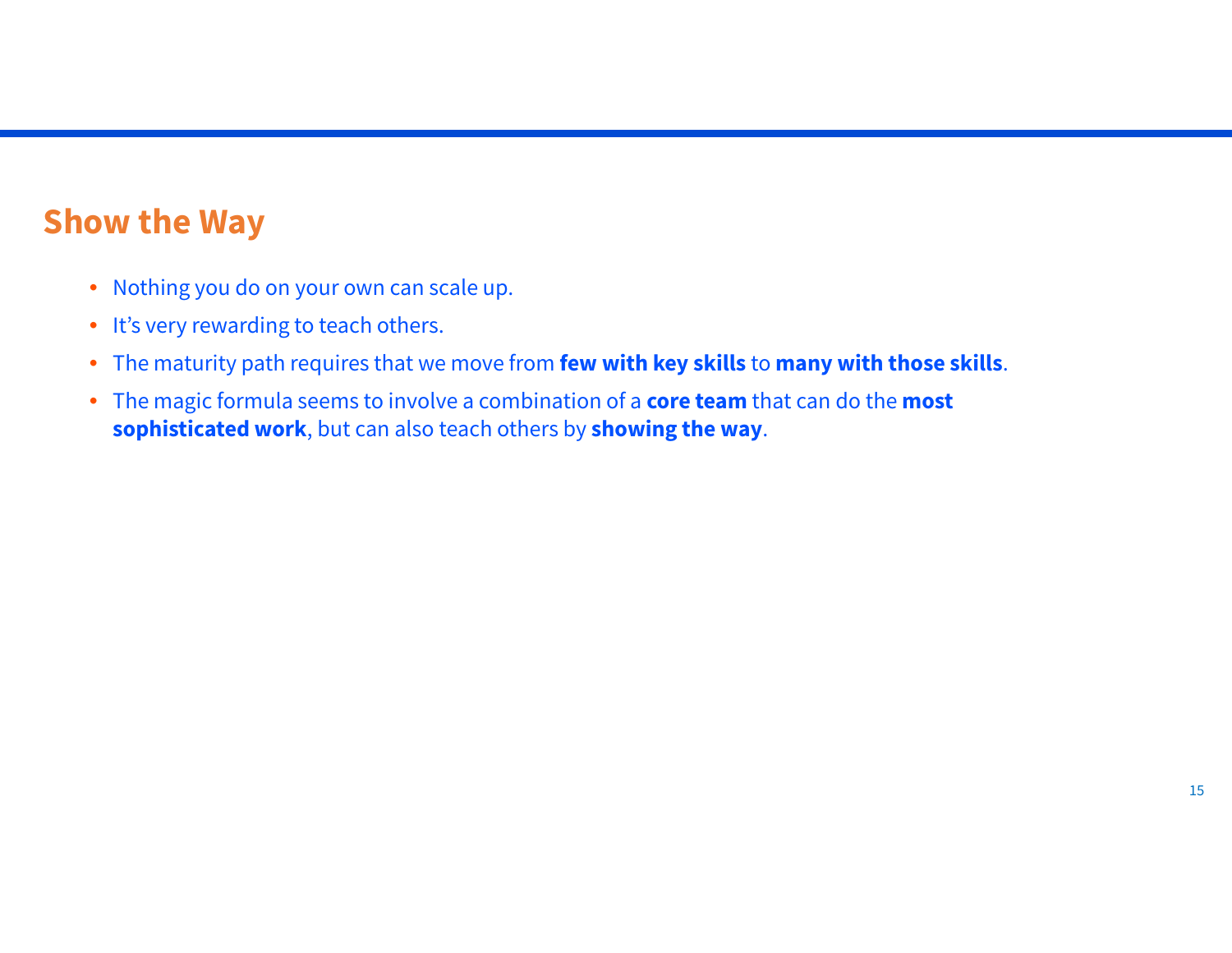#### **Teach, Encourage, Support your colleagues**

- Your colleagues are what make the job worthwhile. Not the budget. Not your salary. Not your title. Not the task you just completed. Your colleagues.
- The job will be far more satisfying for you and your colleagues when you develop into a **true team**.
- **Teamwork** is a term applied rather loosely (in many cases) to any work situation involving 2 or more people. **Real teams** "gel" around a common mission and support each other.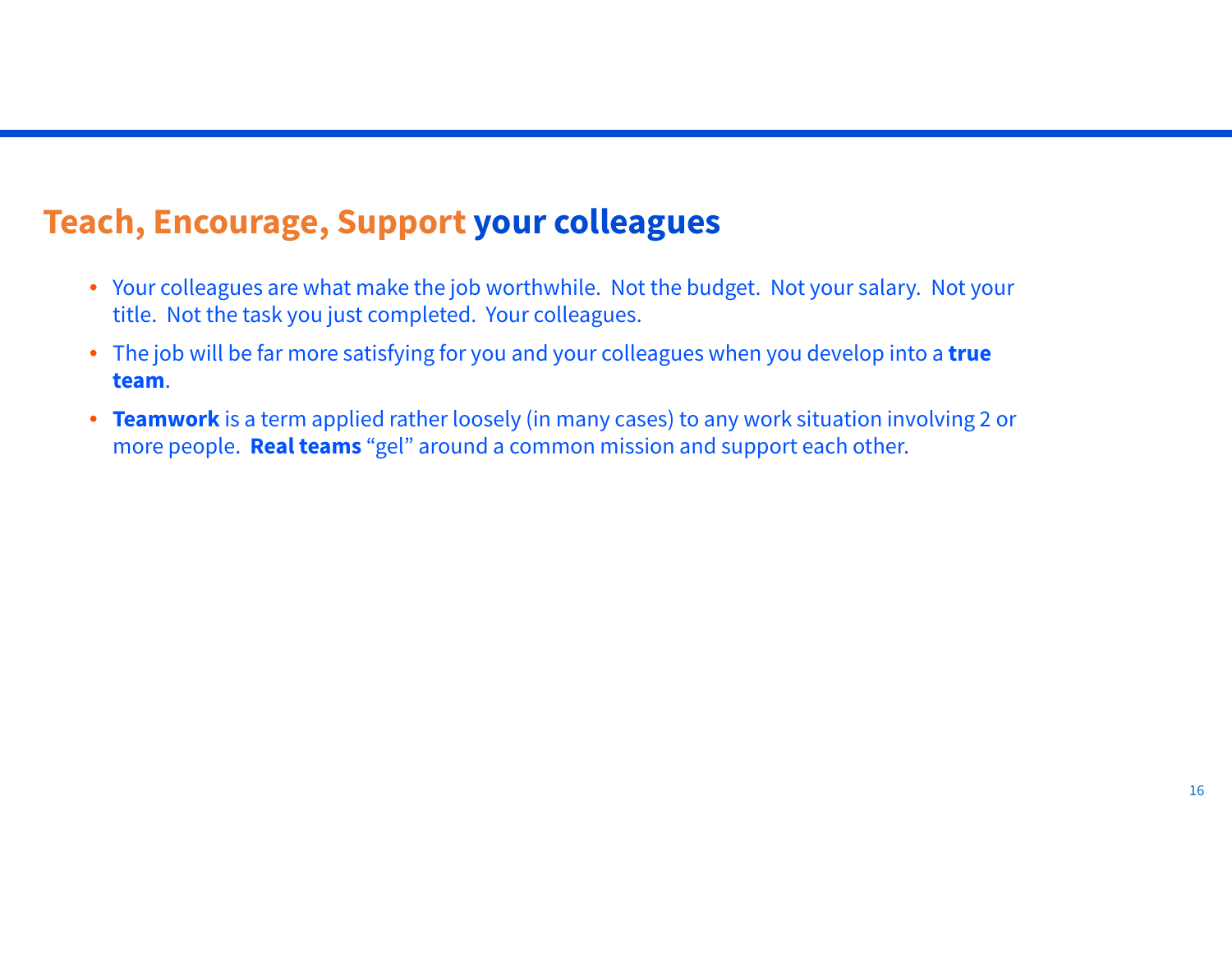## **Take the High Road**

- There is zero satisfaction in "telling someone off" or having a tantrum. Zero. You'll feel like a bum afterwards and nobody will respect you.
- When you take the High Road, others will surely admire you for it, even if they don't express anything to you.
- You'll have a clear conscience.
- You will be more easily forgiven for your inevitable mistakes if you show the same respect and kindness to others.
- Burned bridges may not seem important now, but you may need to cross one of those bridges in the future.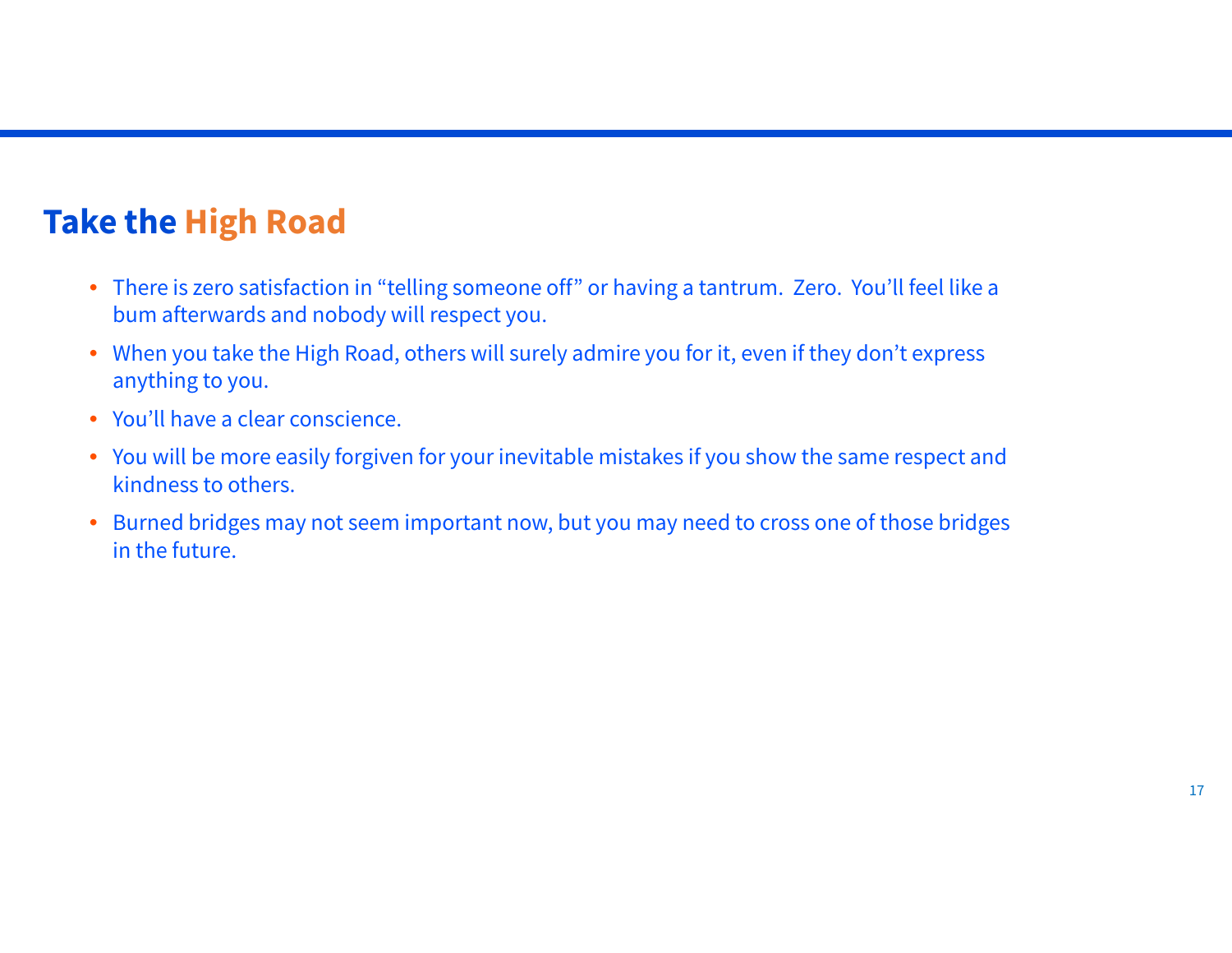#### **Be Truthful, Fair, and Don't Play Games**

- Most people are quite good at detecting a phony, so don't even try.
- A lie, even a small one, can have a disastrous, long-term effect on your reputation.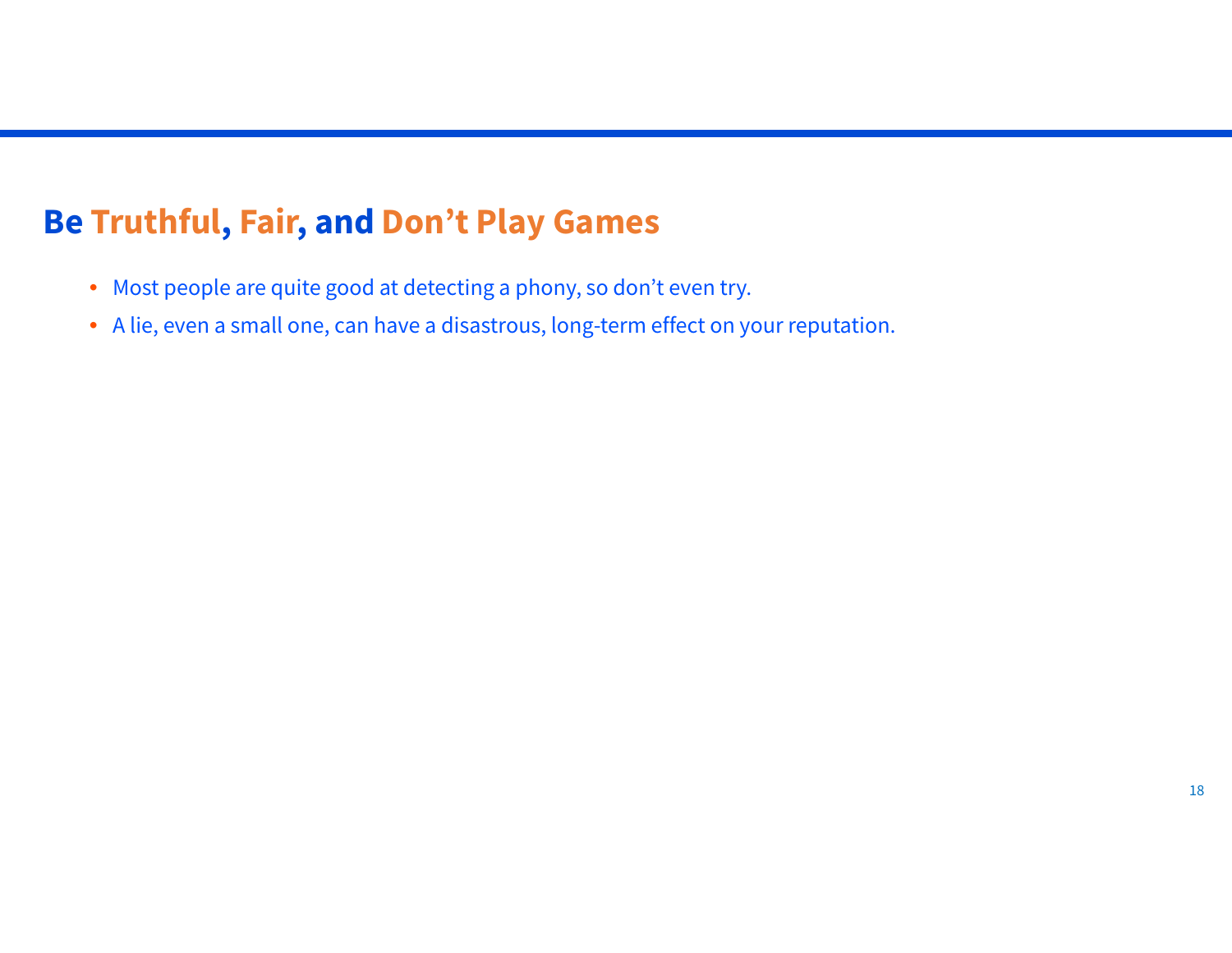#### **Lather, Rinse, Repeat**

- If you are consistent in applying the advice in this deck, you will gradually accumulate a great reputation as someone who can be depended upon and trusted with important assignments.
- **Your reputation is your most valuable asset**. Treat it accordingly!